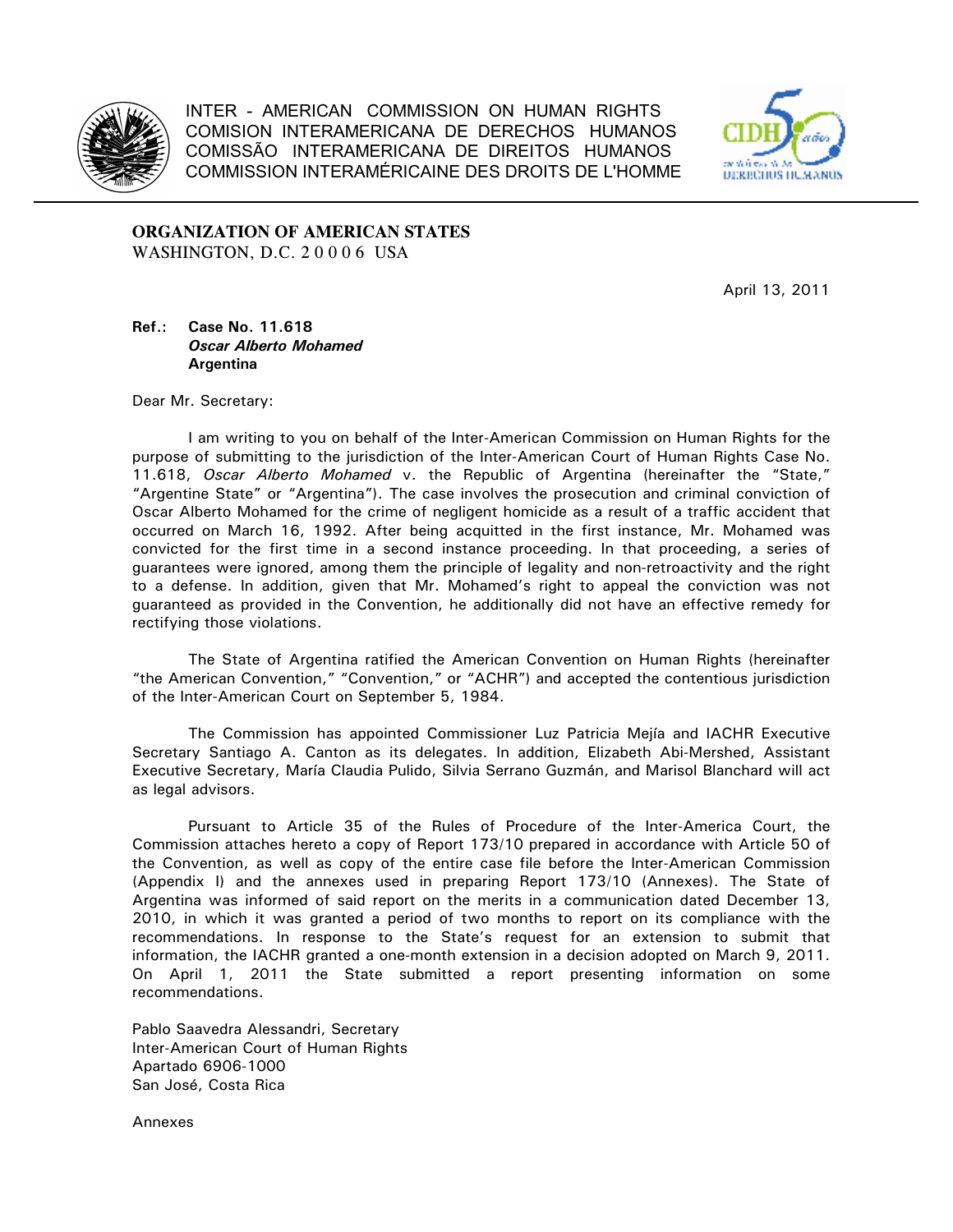The Commission is submitting the case to the jurisdiction of the Inter-American Court based on the need to obtain justice for the victim given the State of Argentina's failure to make substantial progress in complying with the recommendations.

With respect to the recommendation to "**provide the measures necessary so that Oscar Alberto Mohamed can promptly file an appeal so as to obtain a full review of the conviction, in accordance with Article 8.2. h. of the American Convention"** the State referred to a Draft Law reforming Argentina's Code of Criminal Procedure that was submitted by the Ministry of Justice and Human Rights in order to add a new grounds for the admissibility of a review in cases where the Inter-American Commission or Court issue decisions with respect to the Argentine State. The State referred to the "favorable opinion" of the legal divisions of various ministries and offices, as well as the unfavorable opinion of the Treasury Counsel. The Inter-American Commission notes first that the draft law referred to by the State is still under consideration by the legislature. In addition, the State did not provide information explaining how that remedy would satisfy the requirements of Article 8.2.h of the Convention, nor whether, if the Code of Criminal Procedure were reformed, the new legislation would be retroactively applicable to the victim in the instant case. In summary, the IACHR feels that to date Oscar Alberto Mohamed has not had a remedy with which to obtain a full review of the conviction against him.

With respect to the recommendation to **"provide legislative and other measures to ensure the effective fulfillment of the right enshrined in Article 8.2.h of the American Convention in accordance with the standards described"** in the report on the merits, the State indicated that the Executive Branch is currently reviewing a draft law related to Article 8.2.h of the Convention. This draft law was submitted by a group of petitioners in the context of a petition now before the IACHR. The information provided by the State does not indicate that Argentine authorities have adopted concrete measures designed to adapt its domestic legislation to the provisions of Article 8.2.h of the Convention. In particular, the State did not report on legislative and other measures to ensure that individuals convicted for the first time in a second instance decision, as in Mr. Mohamed's case, have a remedy consistent with the terms of the referenced standard under the Convention.

With respect to the recommendation to "**adopt the measures necessary so that Oscar Alberto Mohamed will receive adequate and timely reparation for the human rights violations established"** in the report on the merits, the State indicated that the Secretariat of Human Rights and the Legal Office of the Ministry of Justice suggested forming an Arbitration Panel to establish the "headings" and "amounts" that should be recognized and paid for violations found by the IACHR. In this regard, the Commission notes that no progress has been made on implementing that proposal and that, according to the information available, the victim has not yet been contacted by the State. To date, Oscar Alberto Mohamed continues to be uncompensated for the violations committed against him.

Based on the above considerations, the Commission feels that the State of Argentina has not made progress on complying with the recommendations made in the report on the merits. Accordingly, the IACHR deems it appropriate to submit this case to the jurisdiction of the Court.

The Inter-American Commission submits to the jurisdiction of the Court all the facts and human rights violations described in report on the merits 173/10. As a result, the IACHR asks the Court to conclude and declare that:

a) The State of Argentina violated the principle of legality and non-retroactivity, the right to a defense, the right to appeal the decision, and the right to judicial protection enshrined in Articles 9, 8.2 c), 8.2 h), and 25.1 of the American Convention as they relate to the obligations established in Articles 1.1 and 2 of the same instrument, to the detriment of Oscar Alberto Mohamed.